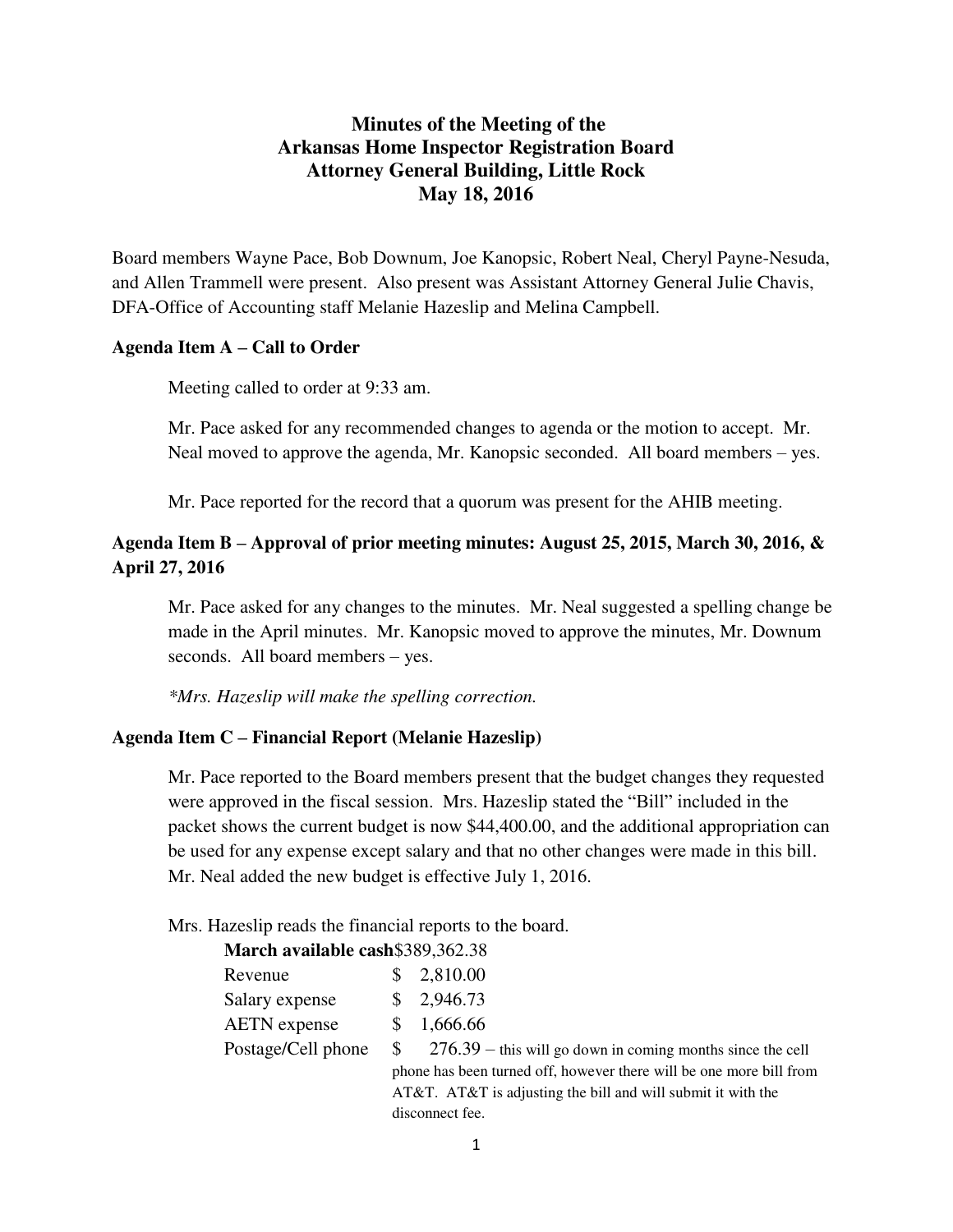| Board member travel \$            |                     | 108.36                                                               |  |
|-----------------------------------|---------------------|----------------------------------------------------------------------|--|
| Background checks                 | $\mathbb{S}^-$      | $418.00$ – this is higher than it should be because there were       |  |
|                                   |                     | some background checks run on applicants duplicate times by previous |  |
|                                   | executive director. |                                                                      |  |
| Office supplies                   | \$                  | $19.39 -$ this is for paper and card holders, etc.                   |  |
| Total of expense                  | \$                  | 822.14                                                               |  |
| Burn rate of                      | \$                  | 1,001.01                                                             |  |
|                                   |                     |                                                                      |  |
| April available cash \$388,032.03 |                     |                                                                      |  |
| Revenue                           | \$                  | 1,345.00                                                             |  |
| Salary expense                    | \$                  | 1,347.40                                                             |  |
| <b>AETN</b> expense               | $\mathcal{S}$       | 833.33                                                               |  |
| Postage/Cell phone                | \$                  | 56.33                                                                |  |
| Board member travel \$            |                     | 47.29                                                                |  |
| Background checks                 | \$                  | 220.00                                                               |  |
| Office supplies                   | \$                  | 135.69                                                               |  |
| Total of expense                  | \$                  | 459.31                                                               |  |
| Burn rate of                      | \$                  | 946.84                                                               |  |
|                                   |                     |                                                                      |  |

Mrs. Hazeslip reported at the end of April the board had \$2,337.83 left in appropriation for May and June expenses.

The warrant list (check list) attached to the financial reports needed to be reviewed and approved by the board for March and April expenses. Mr. Downum questioned an expense of \$125.36 paid to Department of Corrections on April's report. Mrs. Hazeslip stated that the payment was for business cards that were ordered for the executive director. Mr. Neal moved to approve the reported expenses on the March and April Warrant list, Ms. Payne-Nesuda seconds. All board members – yes.

#### **Agenda Item D – Review of New Applicants (6)**

- 1. There are six new applicants ready for the boards review, Ron Hubbard, Ryan Plunkett, Tony Harris, Jordan Fila, Charles Broomfield, and Bryan Edward Pfluger.
- 2. Mr. Hubbard's application had an arraignment order included with his paperwork. Mrs. Chavis reviewed the paperwork and stated to the board that the applicant can be approved because the findings on the background check have been dropped. Mr. Neal reported that the applicant is going into business with his father and the current website for the business does not have the father's home inspector license number listed. This will need to be brought to Mr. Hubbard's attention. Mr. Neal moved to approve the applicant, Mr. Trammell seconds. All board members – yes. *\*Mrs. Hazeslip will contact the applicant about the website HI number.*
- 3. Mr. Plunkett also had a finding on his background check that Mrs. Chavis reviewed. Since the applicant submitted a letter from the prosecuting attorney stating that they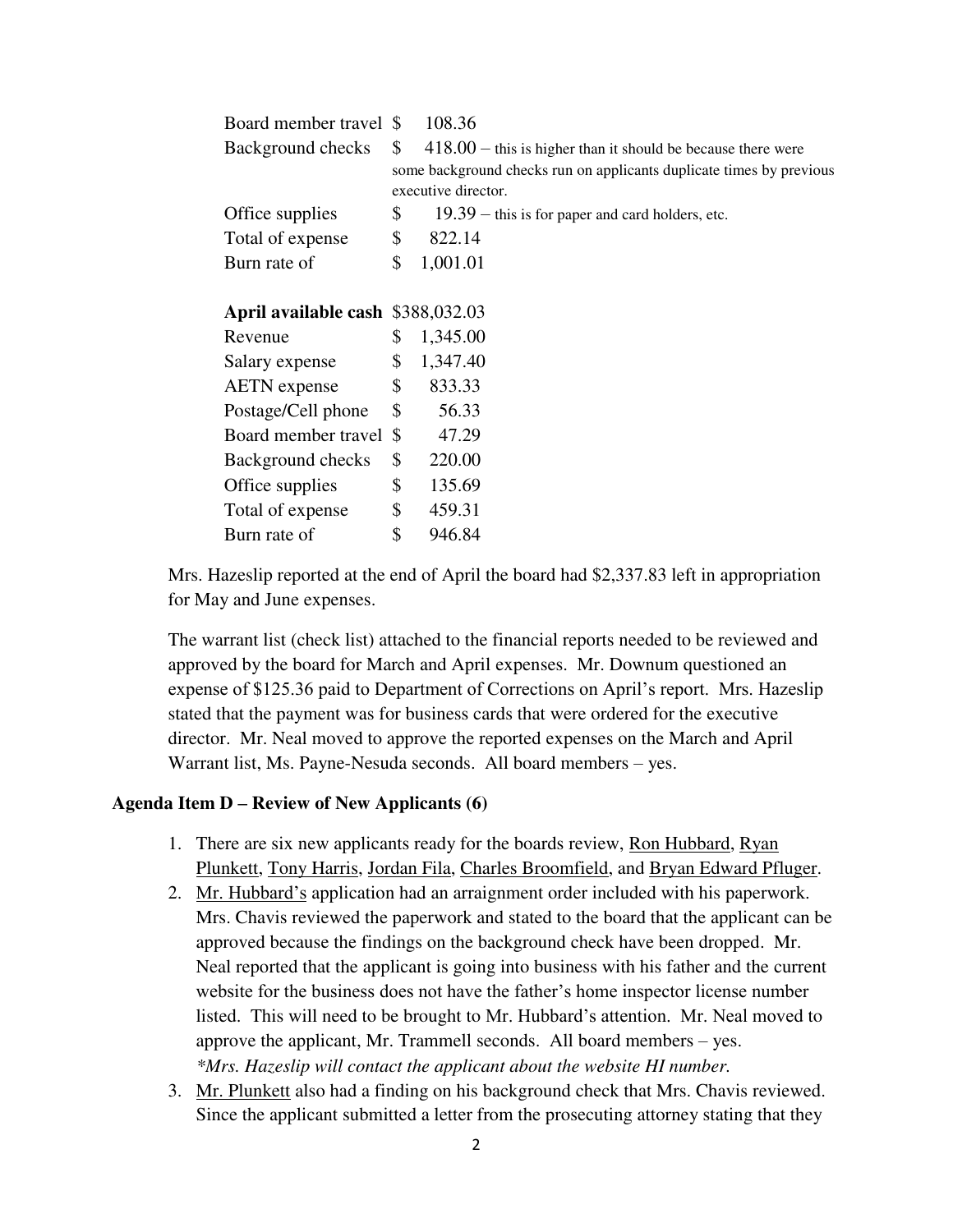would not proceed with charges this applicant can be approved. Mr. Kanopsic moves to approve the applicant, Ms. Payne-Nesuda seconds. All board members – yes.

- 4. Mr. Harris had a background check that contained a misdemeanor. Mr. Neal stated that the applicant stated in his section of the application the series of events for this charge. Mrs. Chavis reported that this applicant can be approved. Mr. Kanopsic moves to approve the applicant, Mr. Downum seconds. All board members – yes.
- 5. Mr. Fila and Mr. Broomfield had nothing to report on their background check and all paperwork is in order. Mr. Neal stated that Mr. Fila's father has a website up that does not list a home inspection number at this time and that Mr. Fila is going into business with his father. Mr. Kanopsic moved to approve the applicants, Mr. Downum seconds. All board members – yes.

*\*Mrs. Hazeslip will notify Fila that a HI number must be listed on the website.* 

6. Pfluger's application had a Texas national exam certificate. Mrs. Hazeslip called the National Home Inspector Exam company and reported that the exam is the same the difference is in Texas they do not list the score only that the applicant passes or fails. She attached supporting paperwork to the application. She also stated that the applicant did submit a Texas background check as requested on the application. Ms. Payne-Nesuda moved to approve the applicant, Mr. Kanopsic seconds. All board members – yes.

#### **Agenda Item E – Status of Complaints**

Julie Chavis, Attorney General Deputy, reports there are updates to the complaints.

- 1. OLD
	- a. Mr. Neal reported he gave one complaint to Mrs. Chavis last week (Primm). Mrs. Chavis has not yet had a chance to review this complaint but will need to before she can discuss with the board.
	- b. Mrs. Chavis stated that a complainant has filed a judicial review against Bevill. When the board previously reviewed this complaint it was decided the complaints list of concerns were unfounded. Mr. Bevill reimbursed the home owner the cost of the inspection. Mrs. Chavis stated the complainant has now hired an attorney but there is no summons yet, she added that the board will be served. Mrs. Chavis added that the board can have a hearing regarding this complaint in July if necessary because she does feel this will need to happen before the complainant can go to court.
	- c. Hall has already had a hearing with the board and Ms. Chavis reported that she must now have a motion for injunctive relief from the board then she will be able to file a law suit. She is waiting for approval from her superiors.
	- d. Stouffer and McCormick are still in process. No changes to report.
	- e. John Williams' box of complaints will need to be reviewed but had not at this time.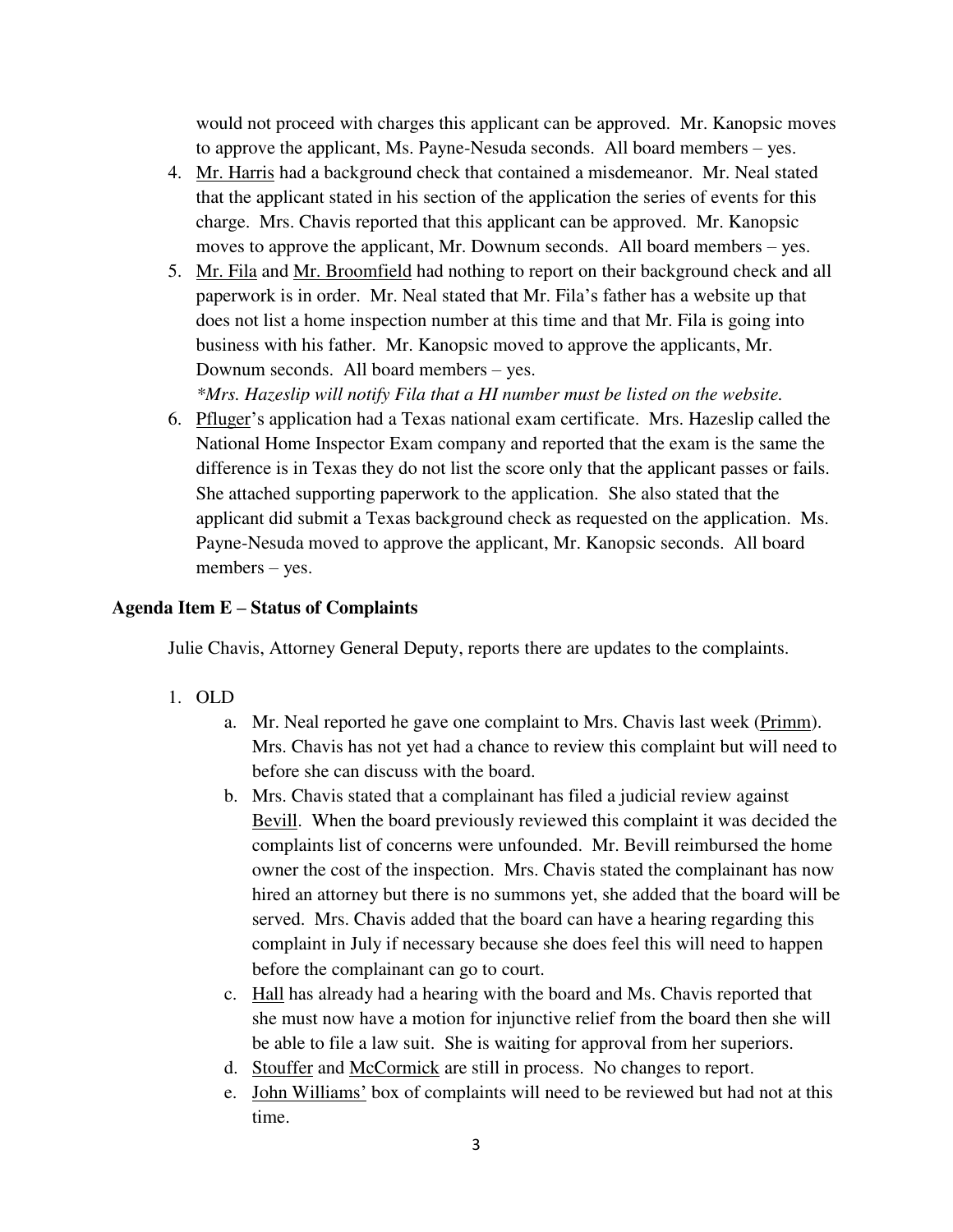## 2. NEW

a. Mr. Neal told the board that he received a phone call from an individual regarding a home inspector being in a home at the request of the real estate agent. The home owner is unsure if the home inspector had a license and the real estate agent would not give the name of the home inspector. Mrs. Chavis stated the complaint should go through the Real Estate Commission against the real estate agent she also added that home owners can file a consumer protection complaint with the Attorney General's Office.

## **Agenda Item F - Continuing Education/Pre-Registration Courses**

Mr. Utsey was not present in the meeting. There were some courses for approval that Mr. Utsey took to review from the March board meeting. Also there was a course that a more detailed outline was needed to be approved and Mrs. Hazeslip did email the outline to Mr. Utsey but has not heard back therefore the course is still not approved.

Mr. Pace asked if there is another board member who would like to review the course materials in the current meeting. Mr. Kanopsic said that he can get the material to Mr. Utsey for him to review before the next board meeting.

Mrs. Hazeslip and Mr. Pace agree that would be best and they can have a teleconference to approve the course materials once Mr. Utsey has received them and had time to review.

#### **Agenda Item G – New Business**

- 1. Mr. Pace reported that he has spoken to Alicia Curtis in the Governor's Office and they have no plans to consolidate the board and no recommendations on the hire of executive director. He suggested the board list the job position on the state website and hire an individual or pursue merging with another agency and proceeding that way.
- 2. Mr. Pace stated that Mr. Kanopsic had come up with a job description for the AHIB employee. Mr. Neal would like to see the job duties include the rules and procedure process of home inspector course category tracking completed by December 1, 2018 for 48 months previous. He also read the course contents required as listed in the rules and procedures section 305 C 3 and asked that they be added. There should be a line that says other administrative duties as assigned to cover jobs like minutes and website updates.

The board further discussed that the position holder will not be able to accept any payment as a home inspector (if licensed) during the time of employment by the board. The line "plus two years of inspection experience" should be removed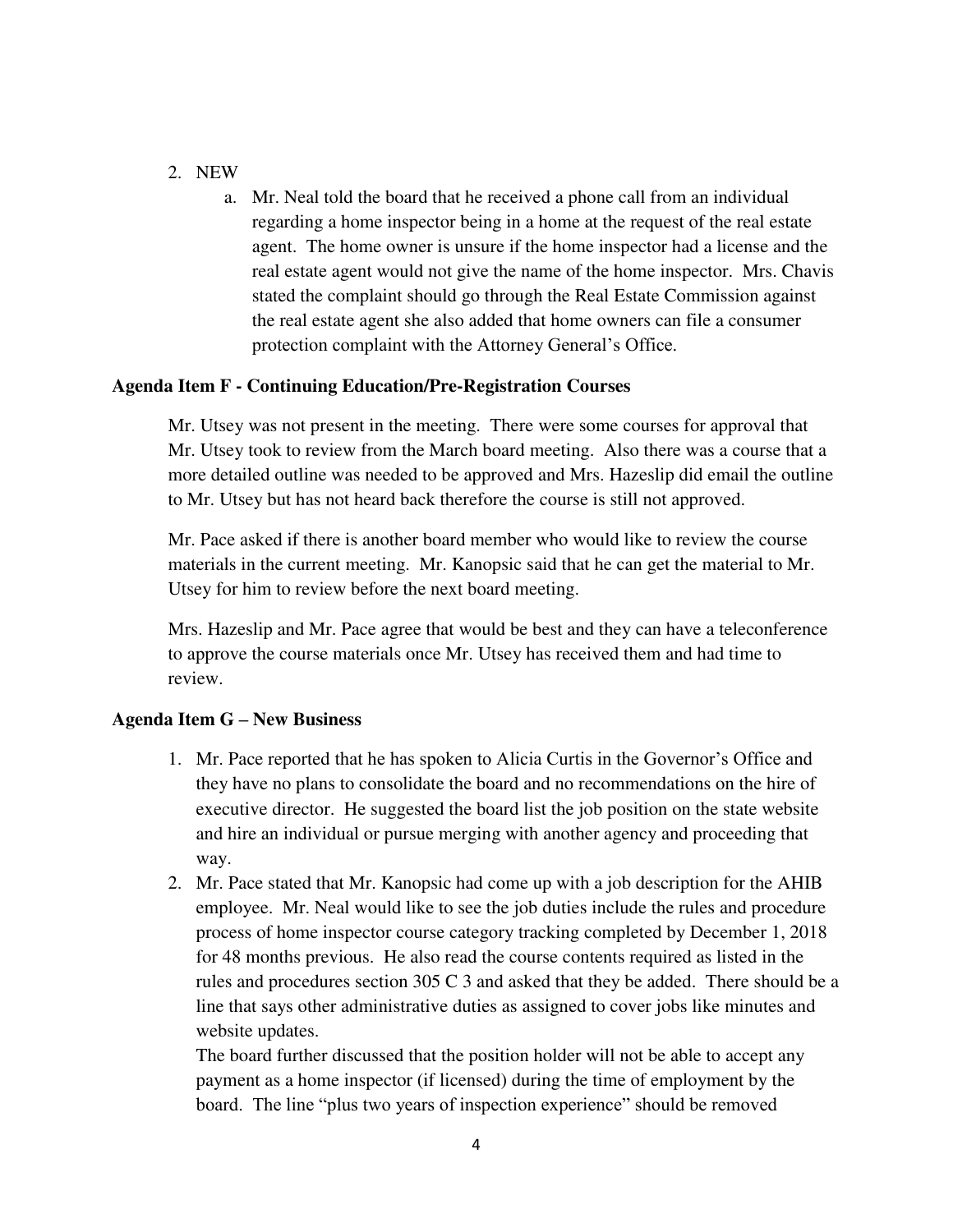because the board does not want to limit applicants to home inspectors only. The line "plus two years of office administration" will be added since that better suites the job duties needed. "Except for Certification or Licensure Requirements" will be removed and the sections for Preferred Qualifications and Certificate, Licenses and Registrations will be removed.

Mrs. Hazeslip stated the starting salary for a new hire in a C120 position is \$37,332.00. Mrs. Payne-Nesuda asked if the board can also state in the job description that there are state benefits with this job such as insurance and retirement and paid holidays and vacation.

Mr. Downum reminded Mrs. Hazeslip that the board would like to change the title of the position from executive director to something more defined as an office manager. Mrs. Hazeslip replied that she would check into cross grading the position so another job title can be used.

Mr. Neal nominated Mrs. Hazeslip to make the suggested changes to the job description discussed in today's meeting and then send to all board members in an email and request no reply. Mr. Kanopsic moved to approve Mrs. Hazeslip making required changes, Mr. Downum seconds. All board members – Yes. Mrs. Hazeslip will run the job opening on the state website for two weeks and once the applications are all approved the Office of Accounting will scan and email to the board members. The board members agree to discuss and narrow the applicants down in the June Board meeting so interviews can be set up for early July.

- 3. Mrs. Hazeslip told the board that the PO Box set up for the agency will expire May 31, 2016. The current PO Box is under the individuals names that are no longer associated with the board (Randy & Jim). The PO Box will need to be closed and she recommended reopening one with the board's name and two current board members. Mr. Pace agreed that two board members should be on the new PO Box and it should consist of the board Chair and Vice Chair.
- 4. Mr. Pace reported to the board that he went to Cabot earlier this month to represent the AHIB board in a Real Estate Commission meeting. He stated that he spoke to around fifty realtors and explained the intent of the board and answered questions. He stated it was very productive and the board should continue to make board representatives available for such meetings to educate others of the board existence.
- 5. Mr. Neal would like to see the board/legislative rules changed in some areas.
	- a. Current code enforcement
	- b. Shorter board meeting notice
	- c. Currently only board members can review complaints and it should say an inspector can also review complaints

#### **Agenda Item H – Old Business**

1. AETN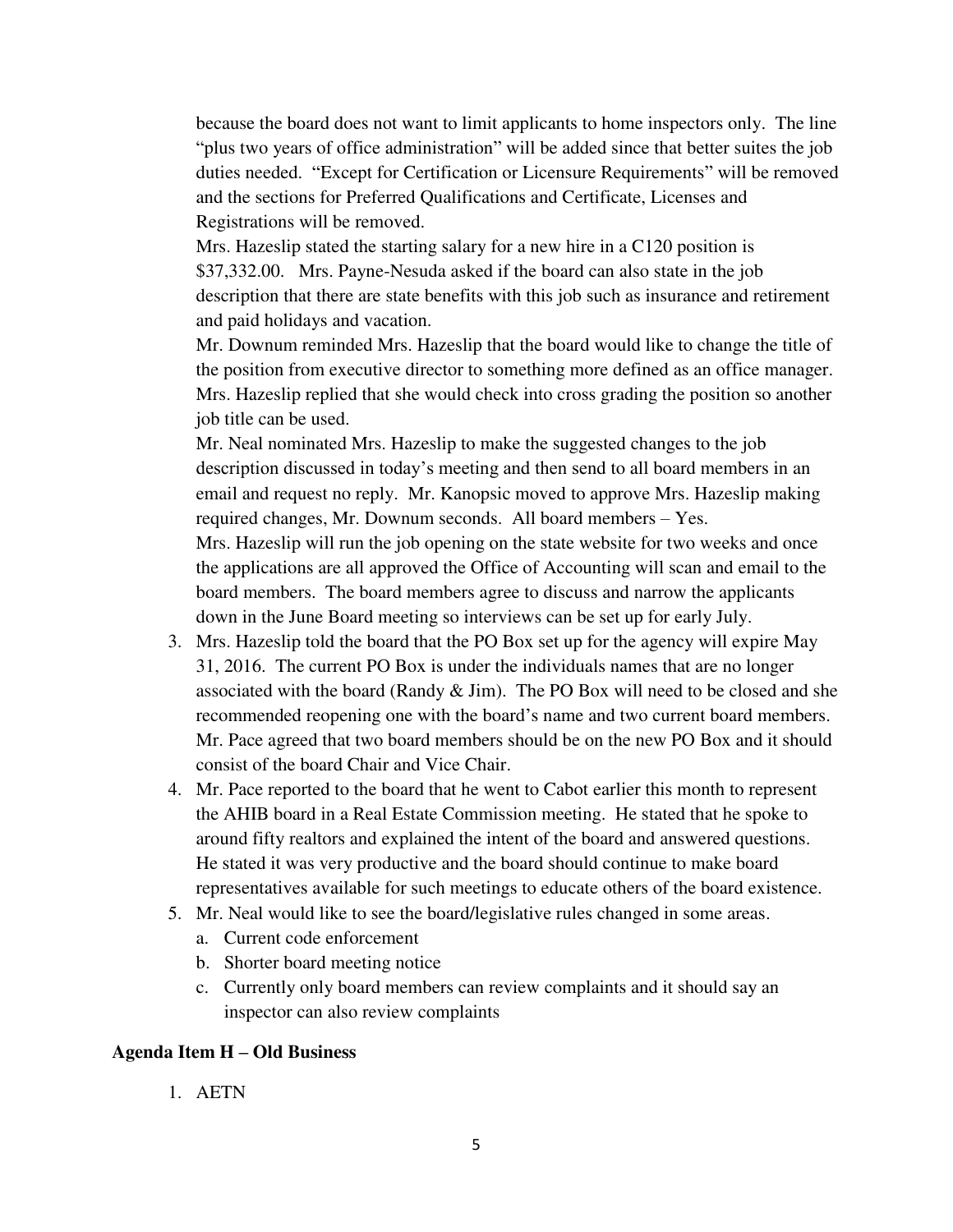- a. TV Advertisement Mrs. Hazeslip stated that the ad on AETN looks good she has seen it.
- b. Magazine Advertisement Mrs. Hazeslip reported that she sent a picture of the magazine advertisement to the board member so they could see what it looked like.
- c. Article for Magazine Mrs. Hazeslip told the board they needed to decide who would write the article for the magazine sooner rather than later because it may take a few months before it can be put in the magazine. The article should be a paragraph or two explaining the purpose of the board to the public. Mr. Pace asked if anyone would like to volunteer for this task, Mr. Downum nominated Mr. Kanopsic to prepare something for the boards review in the next meeting.

Mr. Neal stated the magazine add should say Home Inspector and not Inspection.

*\*Mrs. Hazeslip will contact AETN to change the ad to reflect the correct title.*

## **Agenda Item I – Election of Board Officers**

Mr. Pace stated there will need to be elections of officers.

1. Chairman – Wayne Pace

Mr. Neal opened the nominations for Chairman of the board. Mr. Downum nominated Wayne Pace for Chairman of the Board position, Mr. Neal seconds the motion. Mr. Pace accepted the nomination. Mr. Neal closed the nomination for Chairman. All board members voted yes for Wayne Pace to be Chairman of the board.

2. Vice-Chairman – Robert Neal

Mr. Neal opened the nominations for Vice-Chairman of the board. Mr. Pace nominated Robert Neal for Vice-Chairman of the Board, Mr. Downum seconds the motion. Mr. Neal accepted the nomination. Mr. Kanopsic nominated Anthony Utsey for Vice-Chairman, Mr. Utsey was not present to accept the nomination. Mr. Neal closed the nomination for Vice-Chairman. All board members voted yes for Robert Neal to be Vice-Chairman of the board.

3. Secretary/Treasurer – Bob Downum

Mr. Neal opened for the nominations for Secretary/Treasurer of the board. Mr. Kanopsic nominated Bob Downum for the Secretary/Treasurer of the Board, Mr. Neal seconds. Mr. Downum accepted the nomination. Mr. Pace closed the nomination for Secretary/Treasurer. All board members voted yes for Bob Downum, Secretary/Treas.

*\*Mrs. Hazeslip will update the website and letterhead with the new officers.*